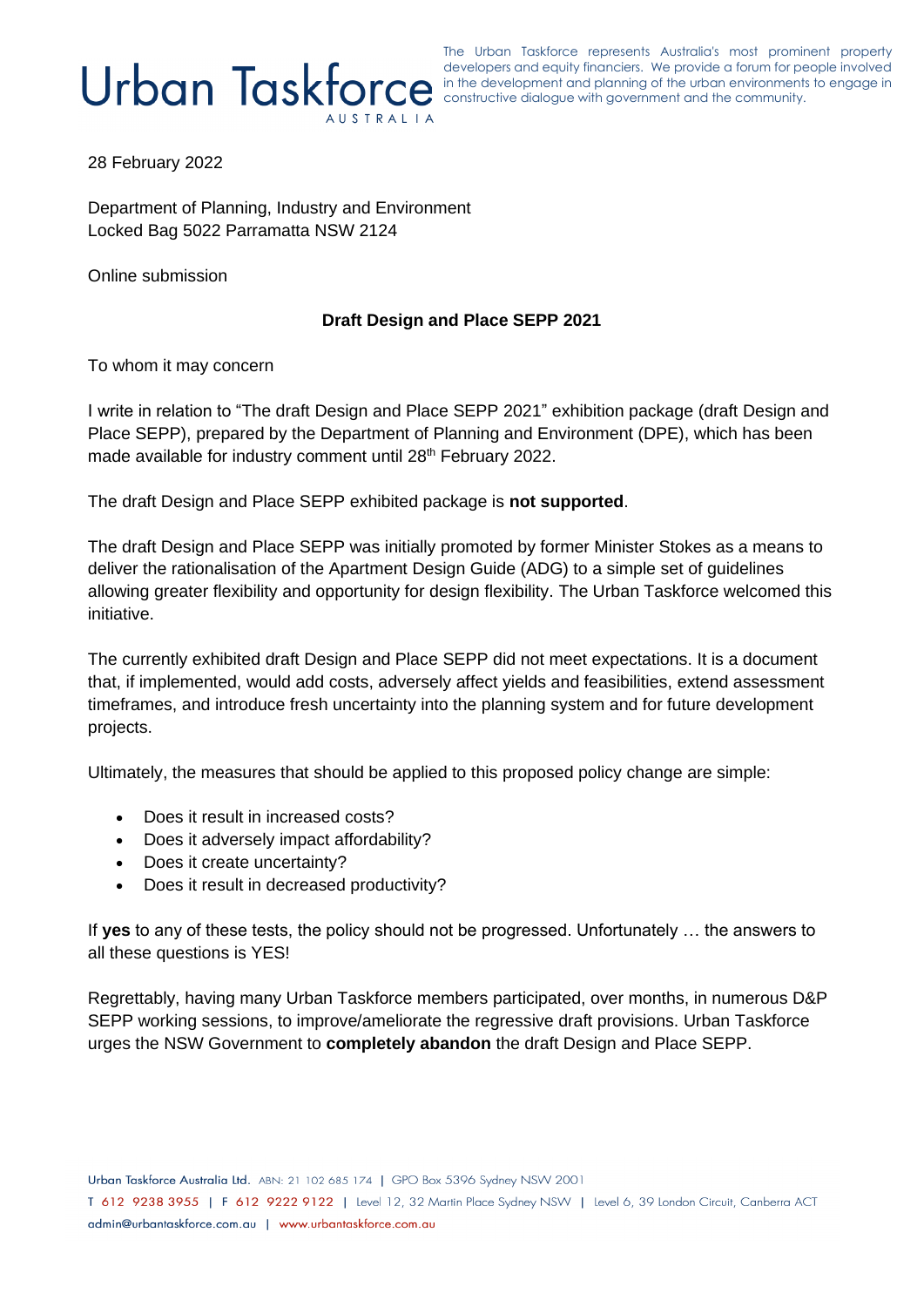## **Cost Benefit Analysis: the detailed workings have been hidden**

Urban Taskforce has repeatedly called on NSW Government to release the working detail behind the draft Design and Place SEPP Cost Benefit Analysis (CBA). The full CBA has not been made public.

The only exhibited document in relation to the CBA is a summary, entitled "*Proposed Design and Place State Environmental Planning Policy: Cost Benefit Analysis.*" This document has a lot of introductory content and barely any detail of the on the inputs and assumptions to this analysis.

Despite numerous assurances by DPE that the CBA analysis will be made public we have not seen the underpinning workings of this analysis. As a result, we are unable to review this work and make an informed, constructive and intelligent comment.

The property development industry has very real concerns that there will be significant costs associated with the implementation of the draft Design and Place SEPP. They deserve more than a cursory summary of conclusions for the impact of this draft SEPP.

The CBA is a critical document which needs to explain which costs have been considered, how high are they and who pays those costs. The benefits need to also be clearly explained so industry understands who benefits from every additional dollar spent by a developer. All of this must be presented in a transparent way and every additional cost should be justified.

Housing providers need to be satisfied that the analysis has been undertaken in a robust manner that clearly shows the impact on cost of delivery and yield. For the development community to have the confidence they need to borrow money and make investments in land (or the consolidation of existing land parcels), they need to also have reasonable confidence in the anticipated yield. Certainty is key.

Urban Taskforce and our members **oppose the draft Design and Place SEPP and its implementation** as we cannot see any evidence that the costs and imposts on the property development community have been seriously considered, or justified.

# **Cumulative effect on feasibility**

The draft Design and Place SEPP, if progressed, will have a significant impact and add costs to future developments. For example, the new SEPP includes requirements for provision of public open spaces, tree canopy, storage requirements and requires qualified designers to prepare a design verification statements for development projects which will add costs and extend the time of development, and much more.

Development projects are already subject to considerable fees and charges, some of which may increase this year due to ongoing reforms and policies. Their cumulative effect must be considered for any new policy that has the potential to increase development costs.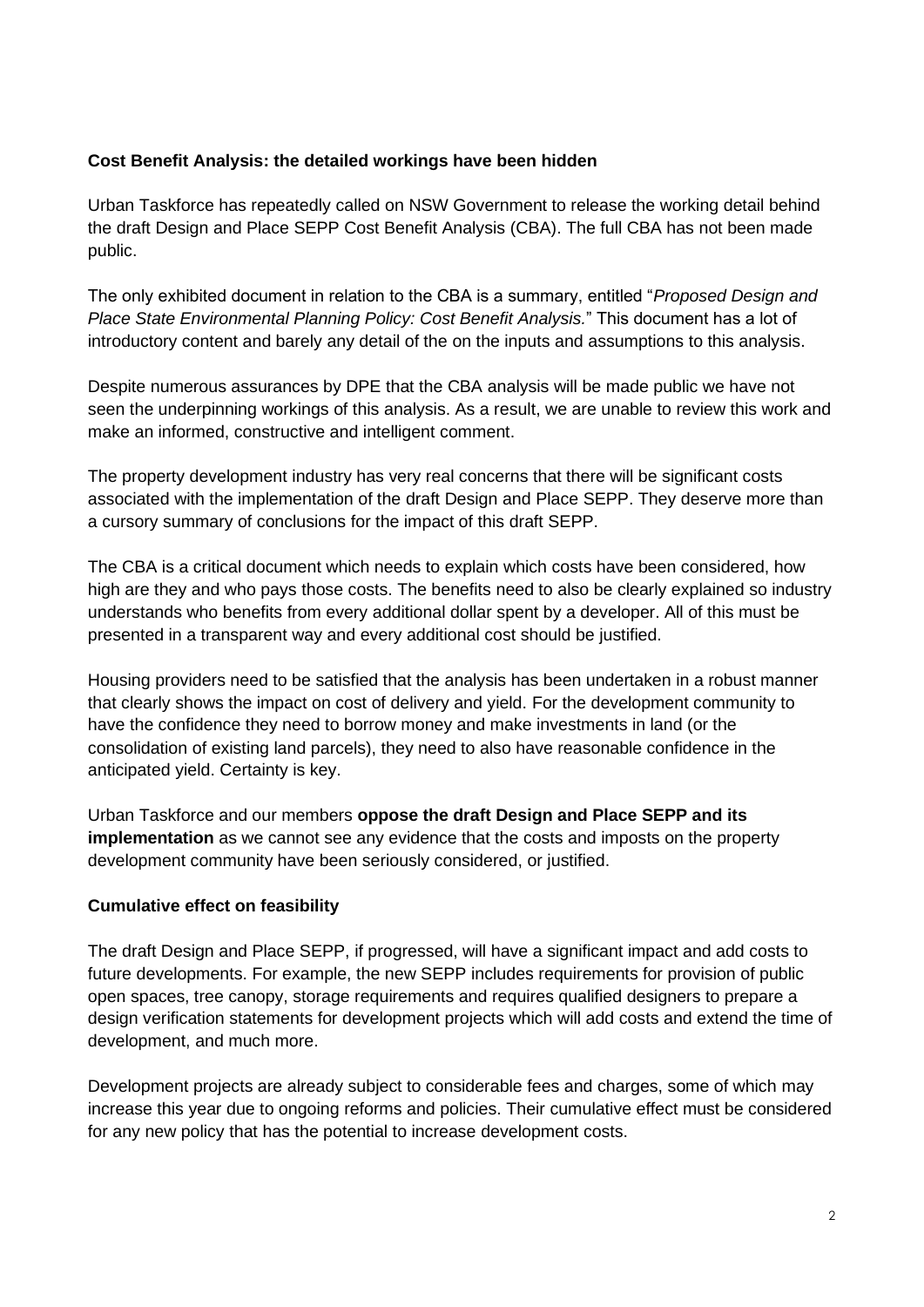Such assessment should consider a number of policies that have either recently been introduced or are currently being finalised. This includes the Local infrastructure contributions reforms, Regional Infrastructure Contributions, the Housing SEPP, the D&BP Act & Regulations, the RAB Act, and others.

In the context of rapidly increasing costs caused by labour and material shortages issues with the construction materials supply chain over the last 12 months, this is not the time to be adding costly and time consuming new processes to the NSW planning system. Construction costs have seen the highest growth on record for NSW over the last 12 months. According to CoreLogic, the costs have risen the fastest since the introduction of the GST.

Urban Taskforce members report that the construction costs have dramatically increased for construction of the structure (e.g. concrete), façade (e.g. windows), finishes and fit out (e.g. tiling and carpentry) and services (e.g. plumbing and electrical). The price of containers has risen by 600% (plus) as a result of COVID and other supply chain constraints around the world. The annual increase in the cost of building materials has risen by well over 10%.

The cumulative impact of rising construction costs, increased infrastructure contributions and charges to planning policy (and the instruments thereof) are rendering development of new housing supply unfeasible.

The draft Design and Place SEPP is **not supported** as it does not properly consider the time and costs it will have on development projects within the broader context of the NSW planning system.

### **Extended assessment timeframes**

The Urban Taskforce has serious concerns about the efficacy of the proposed draft Design and Place SEPP and its associated guidelines. Our members advise that the overly prescriptive documents will lead to extensive additional assessment and documentation, adding to DA timeframes and cost.

The draft Design and Place SEPP package has a large number of new prescriptions which will need to be considered, firstly in preparation of the DA by the developer, and then during the assessment process by the relevant authority.

A slower planning system will lead to further deepening the housing affordability crisis by preventing additional supply to reach the market in the shortest time possible.

Extended timeframes translate into holding costs for industry. For residential developers, the holding costs are significant. Urban Taskforce members report that just 3 months of additional approval duration results in tens of thousands of holding costs per unit.

### **Impact on Industrial Development**

The current draft Design and Place SEPP proposes extending design review to industrial developments such as warehouses.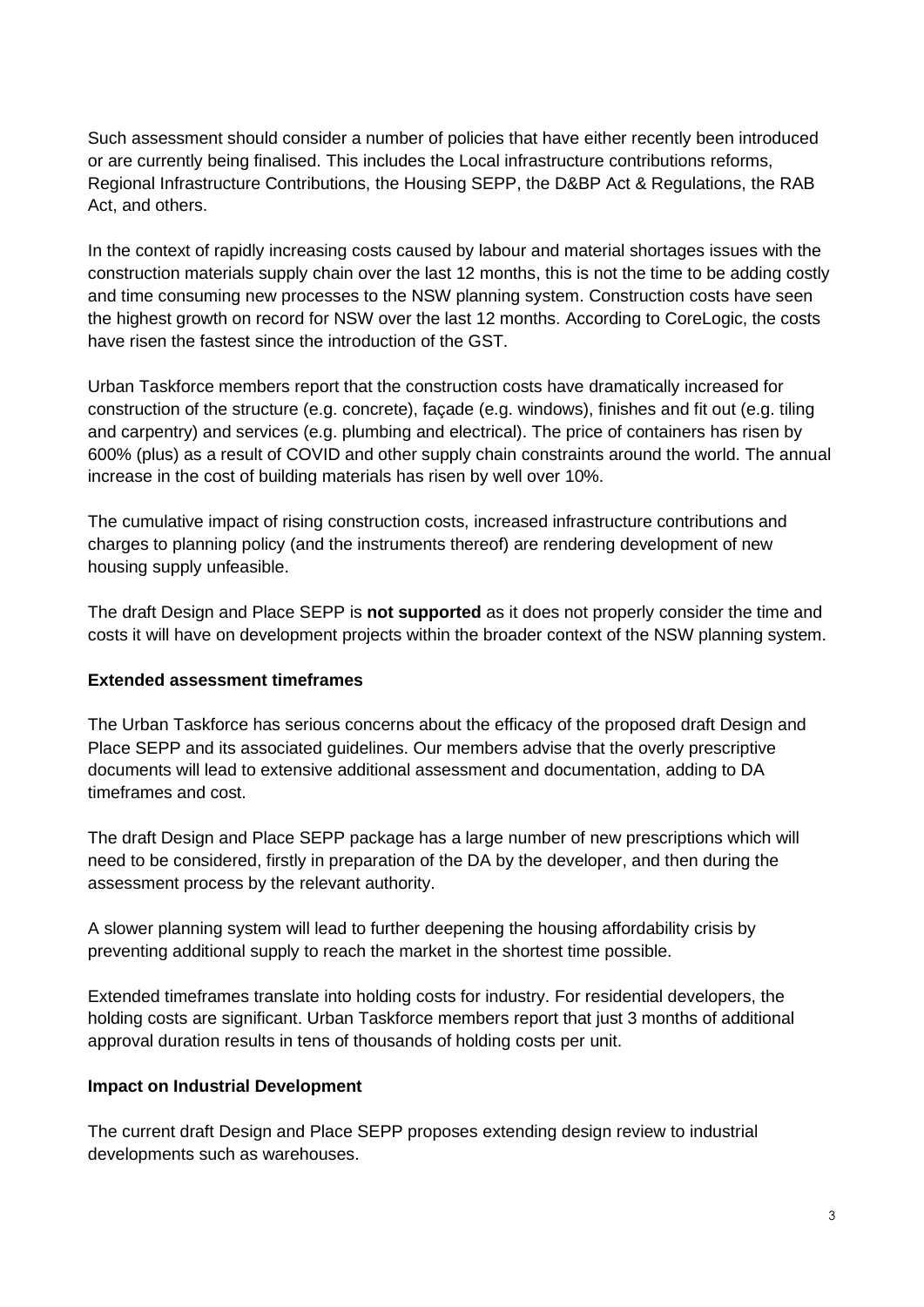Warehouses have limited architectural options – warehouse, hardstand, car park, perimeter landscaping – and their design is led by functionality and structure. A Design Review Panel cannot add much value other than provide feedback on the façade. It is unclear why this requirement is necessary as the competitive nature of the market already leads to innovative and attractive designs of warehouses.

As there is no real need or value arising from this new proposed process, industry has a real concern that the added layer of assessment which will result in multiple design reviews, additional requirements and uncertainty of the process and extended timeframes.

Urban Taskforce members advise that the combination of Design Review Panel process and the application of the new Urban Design Guide to DAs is estimated to add around a 6 months to the DA preparation thereby adding significant cost both in time expended and in the preparation of numerous iterations of design documentation.

In an ill-conceived attempt to increase green spaces, the Urban Design Guide will result in more land required for development, exacerbating urban sprawl and costs. For example, the new requirement for 15% deep soil and 25% and 35% canopy cover required for industrial and warehouse sites respectively will result in using significantly more land to deliver the warehouses of the same GFA.

Further, Urban Taskforce members advise that the additional deep soil and canopy cover requirements would remove incentive for replacing old contaminated industrial development with cleaner more sustainable warehouse development.

Due to the extension of time caused by the multiple design reviews, associated costs and additional requirements, the draft Design and Place SEPP and the associated guidelines are not supported.

Abandoning the draft SEPP will give the planning system the capacity to better focus on the delivery of approvals, without the additional layering and complexity that the proposed draft Design and Place SEPP would bring.

### **BASIX Higher Standards**

As part of the draft Design and Place SEPP, the Government is also proposing higher BASIX standards.

The Urban Taskforce notes that the CBA for the BASIX Higher Standard is separate from the draft Design and Place SEPP. Just as in the case of the draft Design and Place SEPP, there is no evidence that the BASIX CBA has taken into account the cumulative impact of the draft Design and Place package and all other planning reforms. Further, developers and builders have not been properly engaged during the development of the CBA on the BASIX Higher Standards.

According to DPE's own analysis, this policy will result in an average increase per dwelling of \$7,152 and "an average high-rise apartment unit an additional \$831 to \$953 to satisfy the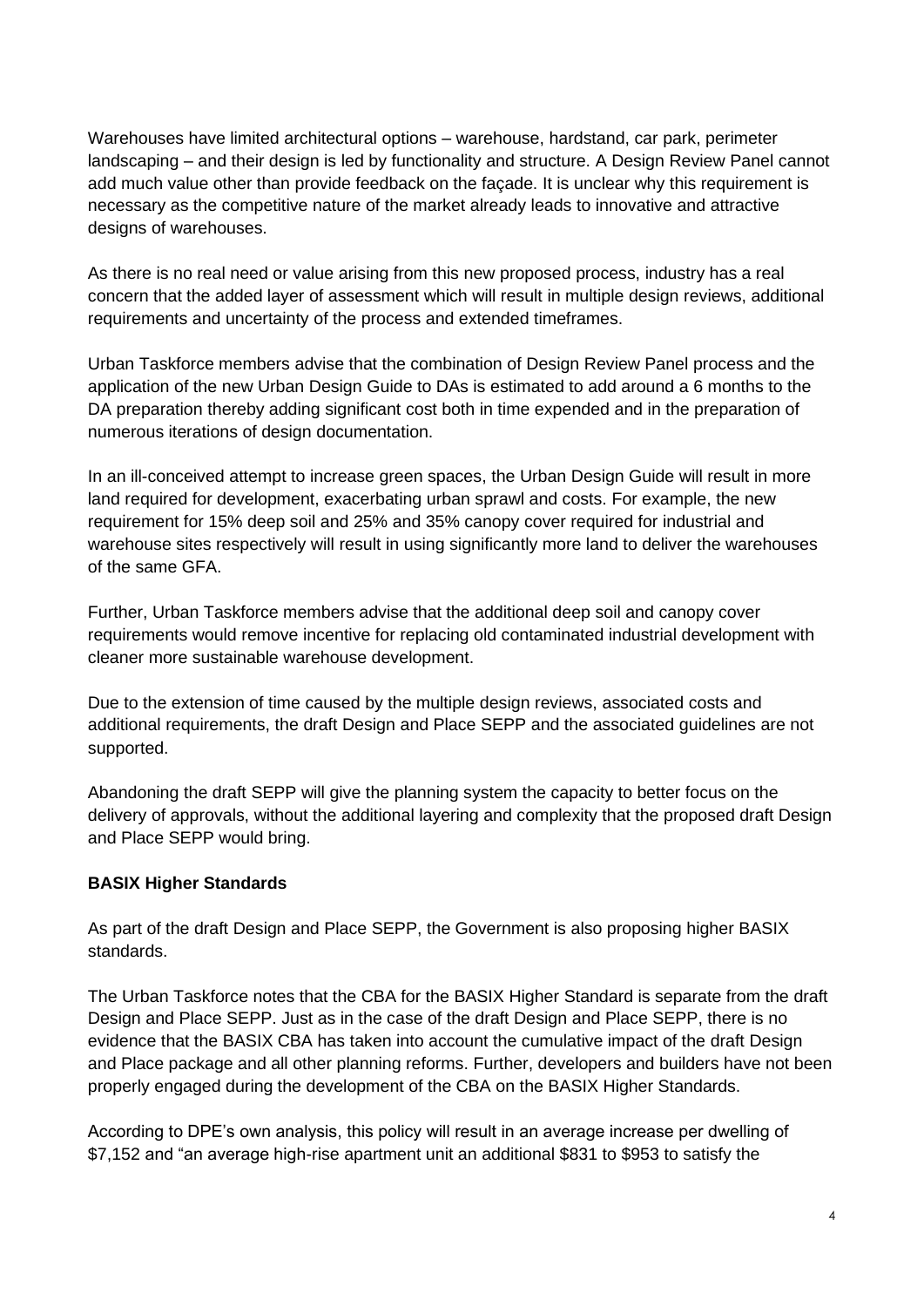higher standards." Urban Taskforce members have advised that the actual costs will be significantly higher – particularly given the recent spike in the costs of construction inputs, as discussed above.

Industry is unable to objectively verify the actual costs associated with the proposed changes. The updated BASIX sandbox tool has not yet been made available and there is no verifiable way to test the conclusions of the CBA and translate the BASIX Higher Standards into accurate costs for development projects.

Urban Taskforce appreciates the time it takes to develop complex tools such as the BASIX tool. However, it is unclear why this policy is rushed when the preparations and testing have not yet been completed.

Proceeding with the BASIX Higher Standards without verifying the assumed costs to developers and builders carries significant risk to the feasibility of development projects, causing a negative impact on housing supply.

The Urban Taskforce is concerned about the likely negative impact on feasibility and increased uncertainty over the actual impact to development projects. We recommend that the BASIX Higher Standards **are postponed** to allow time for the verification of the estimated costs impact through industry testing of the revised Sandbox tool, fulsome consultation and engagement between government and industry to take its course.

### **Missed opportunity**

In addition to the significant flaws and deficiencies of the draft Design and Place SEPP document suite, there are a lot of missed opportunities that could have been considered in the drafting process.

Some of those missed opportunities would have increased the housing diversity, spread the burden of the additional costs and provide incentives so that there are more affordable housing options in NSW. Examples of this include:

### *Remove apartment size*

The current draft of the Apartment Design Guide proposes no change to the minimum apartment sizes. The same requirements apply as the ADG 2015.

In order to achieve greater housing diversity and affordable housing options, a new Apartment Design Guide should remove or reduce the minimum unit size requirements. This would be more in line with international or even Victorian standards where smaller more affordable units are permissible.

Urban Taskforce has previously supported the removal of minimum apartment sizes and unit mix prescriptions as these run counter to housing affordability and choice.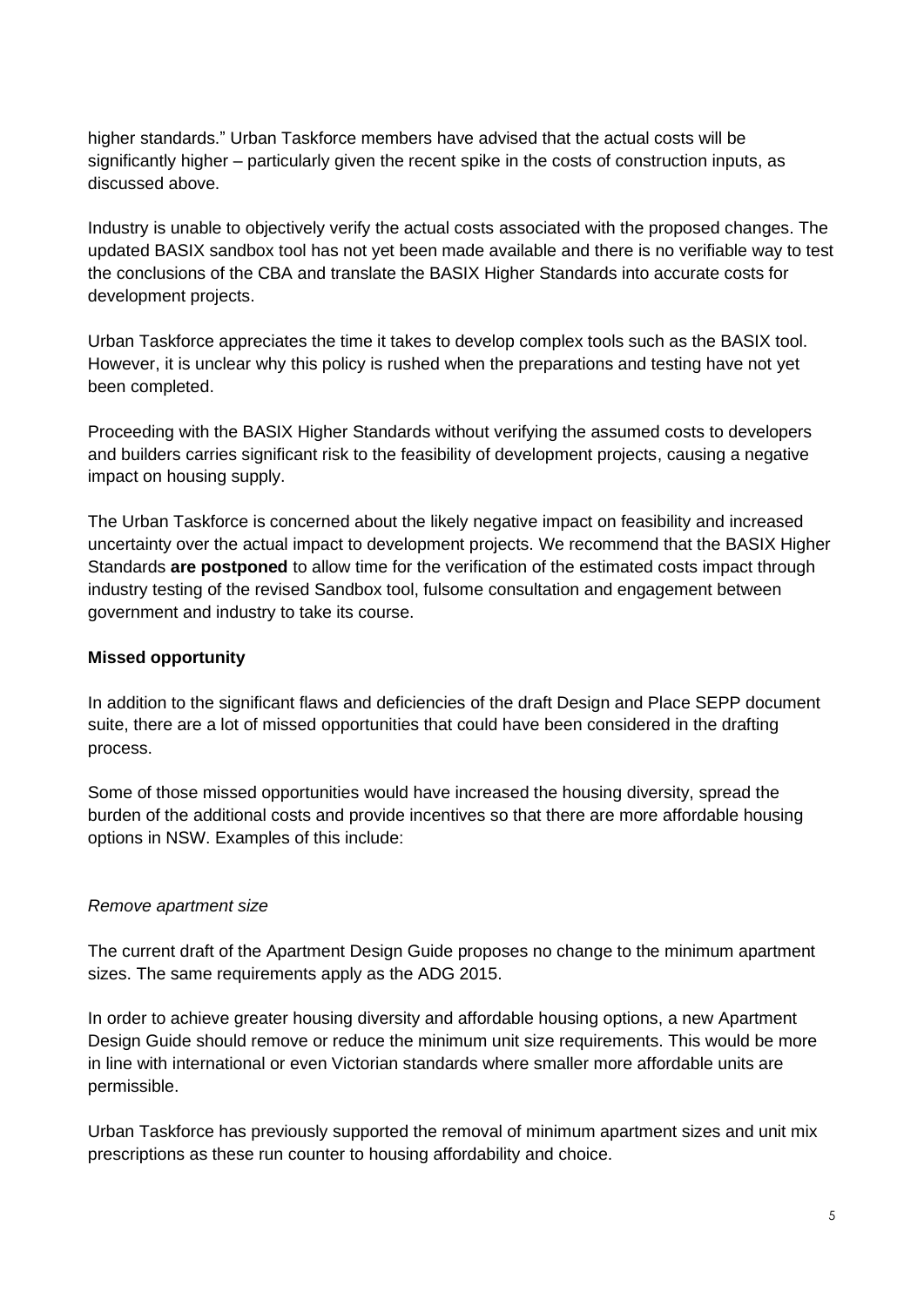# *Spreading the cost of the Urban Design Guide*

All costs associated with the new Urban Design Guide will ultimately be paid by new homeowners. New homebuyers are already expected to pay record-high price for homes in Sydney and regional NSW.

As noted above, Urban Taskforce members also have significant concerns about the implications of the new Urban Design Guide on greenfield development and funding requirements of providing green space and places. If these costs and responsibilities are not reasonably shared by government(s) and developers, the burden of these costs will be unreasonably borne by the new home buyer.

Urban Taskforce supports the establishment of an enhanced green canopy – but this will benefit all of Sydney. It is reasonable that those who have already bought homes where canopy has not been required (or has been destroyed) to also contribute the revitalisation of the lungs of the city.

### *Incentives are necessary, not just additional costs*

If the Government is genuinely committed to encouraging optimum sustainability outcomes, development incentives should also be explored. Without incentives, furthering sustainability outcomes becomes an additional cost, impacting the affordability of new homes.

In the interests of sustainable and feasible building outcomes, any proposed changes to BASIX could have been extended to specifically include incentivising adaptive re-use of existing buildings by allowing for additional floor space and height where the existing building envelope is primarily retained.

### **The way forward**

The exhibited draft Design and Place SEPP will increase the costs of delivering new development and will seriously impact the industry's capacity to create much needed new jobs and homes. A likely consequence is the exacerbation of the existing housing affordability crisis and/or other States and Territories flourishing - at NSW's expense - by presenting more attractive investment opportunities and more affordable homes for new home purchasers.

Accordingly, the Urban Taskforce and our industry members call for the **complete abandonment draft Design and Place SEPP**.

Postponing the Design and Place SEPP is not an option preferred by the Urban Taskforce because it creates uncertainty on what might happen in the future. At present, developers are continually needing to re-visit project feasibilities and programming due to changes in planning processes, requirements, fees, charges, timeframes and building related costs. The very existence of the Draft SEPP has and will have the effect of "spooking the industry" so critical to ensuring a pipeline of housing supply.

If the draft SEPP is not abandoned, the looming threat of its implementation may influence decisions by the private sector investors to finance projects. Similarly, in the absence of clear legal